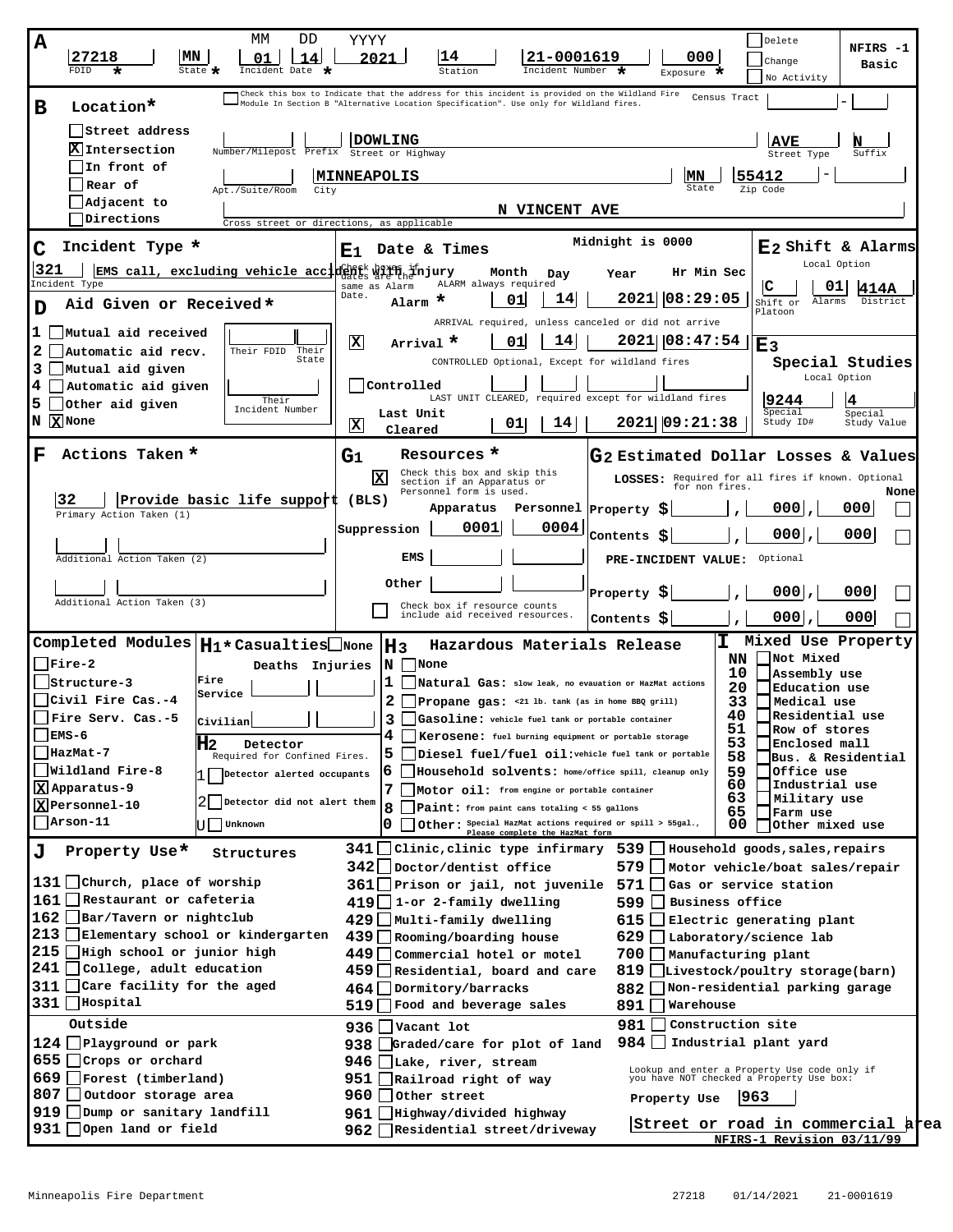| MΝ<br>27218<br>FDID<br>State $\mathbf{\mathbf{\mathbf{\omega}}}$ | ΜМ<br>vvvv<br>DD<br>2021<br>114<br>Incident Date $\blacksquare$ | 14<br>21-0001619<br>Incident Number L<br>Station | 000<br>Exposure | Complete<br>Narrative |
|------------------------------------------------------------------|-----------------------------------------------------------------|--------------------------------------------------|-----------------|-----------------------|
|------------------------------------------------------------------|-----------------------------------------------------------------|--------------------------------------------------|-----------------|-----------------------|

## **Narrative:**

Engine 14 was dispatched to the report of a motor vehicle crash possibly involving a shooting. Engine 14 staged at quarters due the initial report indicating that the incident was 1 block from station 14 and witnesses reporting that fire arms were being pointed out of the vehicle.

MPD declared the scene Code 4.Fire Dispatch gave an updated location of 36th and Vincent. Engine 14 responded to that location Code 3. Engine 14 arrived and found the patient on a stretcher being attended to by North Memorial Medics and MPD officers. Engine 14 assisted with the packaging and the loading of the patient.

At the request of North Memorial Medics Engine 14 provided personal to assist North Memorial Medics while in transport. One MPD officer was also present. The patient had been shot multiple times and was concious

Engine 14 under the supervision of North Memorial Medics assisted with the placing an occlusive dressing, oxygen therapy, IV therapy, bleeding control, and performing a secondary trauma assesment. Engine 14 assited North Memorial Medics until the arrival into the STAB room at North Memorial Medical Center.

Engine 14 was released by doctors at North Memorial Medical Center and placed itself back into service.